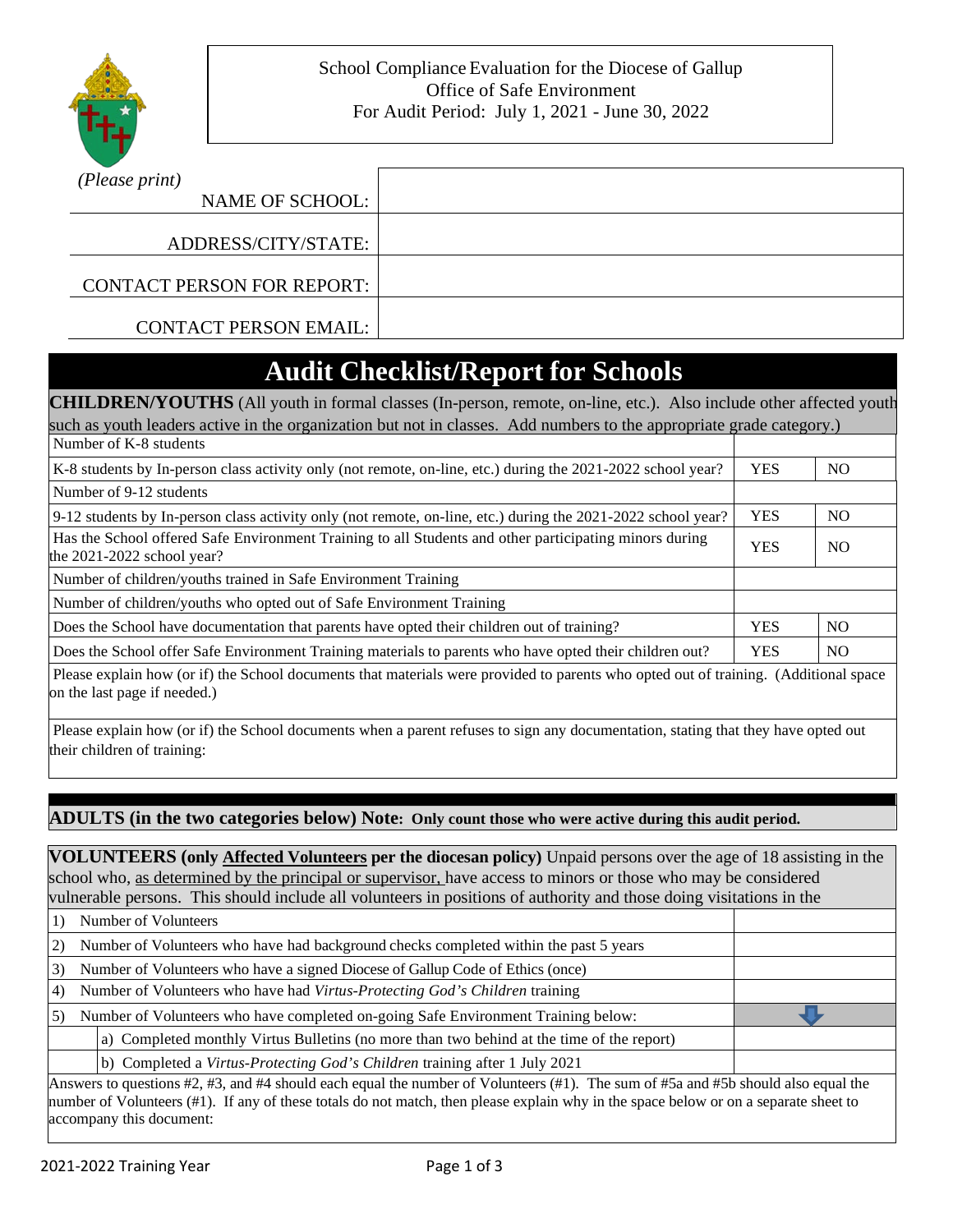| <b>EMPLOYEES*</b> -paid persons (other than priests/deacons) who were employed by and worked directly for the school.<br>All employed persons regardless of duty assignments with minors or not. |                                                                                                                                                                                                                                                                                                     |                                                                                                               |  |  |
|--------------------------------------------------------------------------------------------------------------------------------------------------------------------------------------------------|-----------------------------------------------------------------------------------------------------------------------------------------------------------------------------------------------------------------------------------------------------------------------------------------------------|---------------------------------------------------------------------------------------------------------------|--|--|
| 1)                                                                                                                                                                                               | Number of employees $(\#1 = \#1a + \#1b)$                                                                                                                                                                                                                                                           |                                                                                                               |  |  |
|                                                                                                                                                                                                  | Number of Teachers and Administrators e.g., principal, vice principal, dean of students, counselor<br>a)                                                                                                                                                                                            |                                                                                                               |  |  |
|                                                                                                                                                                                                  | b)                                                                                                                                                                                                                                                                                                  | Number of Support Staff (not teachers and administrators e.g., aides, coaches, office staff, kitchen<br>staff |  |  |
| (2)                                                                                                                                                                                              | Number of employees who have had background checks completed within the past 5 years<br>$(\#2 = \#2a + \#2b)$                                                                                                                                                                                       |                                                                                                               |  |  |
|                                                                                                                                                                                                  | Number of Teachers and Administrators who have had background check completed within the past<br>a)<br>5 years                                                                                                                                                                                      |                                                                                                               |  |  |
|                                                                                                                                                                                                  | b)                                                                                                                                                                                                                                                                                                  | Number of Support Staff who have had background checks completed within the past 5 years                      |  |  |
| 3)                                                                                                                                                                                               | Number of Employees who have a signed Diocese of Gallup Code of Ethics since 1 July 2021<br>$(\#3 = \#3a + \#3b)$                                                                                                                                                                                   |                                                                                                               |  |  |
|                                                                                                                                                                                                  | a)                                                                                                                                                                                                                                                                                                  | Number of Teachers & Administrators who have a signed Diocese of Gallup Code of Ethics since<br>July 1, 2021  |  |  |
|                                                                                                                                                                                                  | b)                                                                                                                                                                                                                                                                                                  | Number of Support Staff who have a signed Diocese of Gallup Code of Ethics since 1 July 2021                  |  |  |
| Number of Employees who have had Virtus-Protecting God's Children training (#4 = #4a + #4b)<br>4)                                                                                                |                                                                                                                                                                                                                                                                                                     |                                                                                                               |  |  |
| Number of Teachers and Administrators who have had Virtus-Protecting God's Children training<br>a)                                                                                               |                                                                                                                                                                                                                                                                                                     |                                                                                                               |  |  |
|                                                                                                                                                                                                  | b)                                                                                                                                                                                                                                                                                                  | Number of Support Staff who have had Virtus-Protecting God's Children training                                |  |  |
| 5)                                                                                                                                                                                               | Number of employees who have completed on-going Safe Environment Training below:                                                                                                                                                                                                                    |                                                                                                               |  |  |
|                                                                                                                                                                                                  | a)                                                                                                                                                                                                                                                                                                  | Completed monthly Virtus Bulletins (no more than two issues behind at the time of the report)                 |  |  |
| Completed a Virtus-Protecting God's Children training after 1 July 2021<br>b)                                                                                                                    |                                                                                                                                                                                                                                                                                                     |                                                                                                               |  |  |
|                                                                                                                                                                                                  | Answers to questions #2, #3, and #4 should each equal the number of employees (#1). The sum of #5a and #5b should also equal the<br>number of employees (#1). If any of these totals do not match, then please explain why in the space below or on a separate sheet to<br>accompany this document: |                                                                                                               |  |  |

\*Religious sisters and brothers are included as either Employees or as Volunteers.

**Internal Program Review:** Number of *Face-to-Face Interviews* conducted and documented during this reporting period (combined employees, catechists, and volunteers) These do not include initial interviews of new persons. Selected randomly to discuss security and safety issues for minors – goal 10% of total: (see Policy and appendices for requirements and examples)

| Are copies of " <b>Promise to Protect</b> " documents posted in each of the buildings where they are readily<br>accessible?<br>(circle answer) | <b>YES</b> | N <sub>O</sub> |
|------------------------------------------------------------------------------------------------------------------------------------------------|------------|----------------|
| Is the " <b>Commitment Plaque</b> " for the school prominently displayed? That plaque reads "This                                              |            |                |
| parish/school is strongly committed to the emotional, physical, spiritual and moral wellbeing of all its                                       |            | N <sub>O</sub> |
| members. Abuse of any kind will not be tolerated."<br>(circle answer)                                                                          |            |                |

| SCHOOL SPECIAL MINISTERS CONTACT INFORMATION      |             |              |       |
|---------------------------------------------------|-------------|--------------|-------|
| <b>Special Ministry</b>                           | <b>Name</b> | <b>Phone</b> | Email |
| <b>Youth Ministry</b>                             |             |              |       |
|                                                   |             |              |       |
| Virtus Facilitator                                |             |              |       |
| <b>Safe Environment</b><br>Manager (incl. Virtus) |             |              |       |